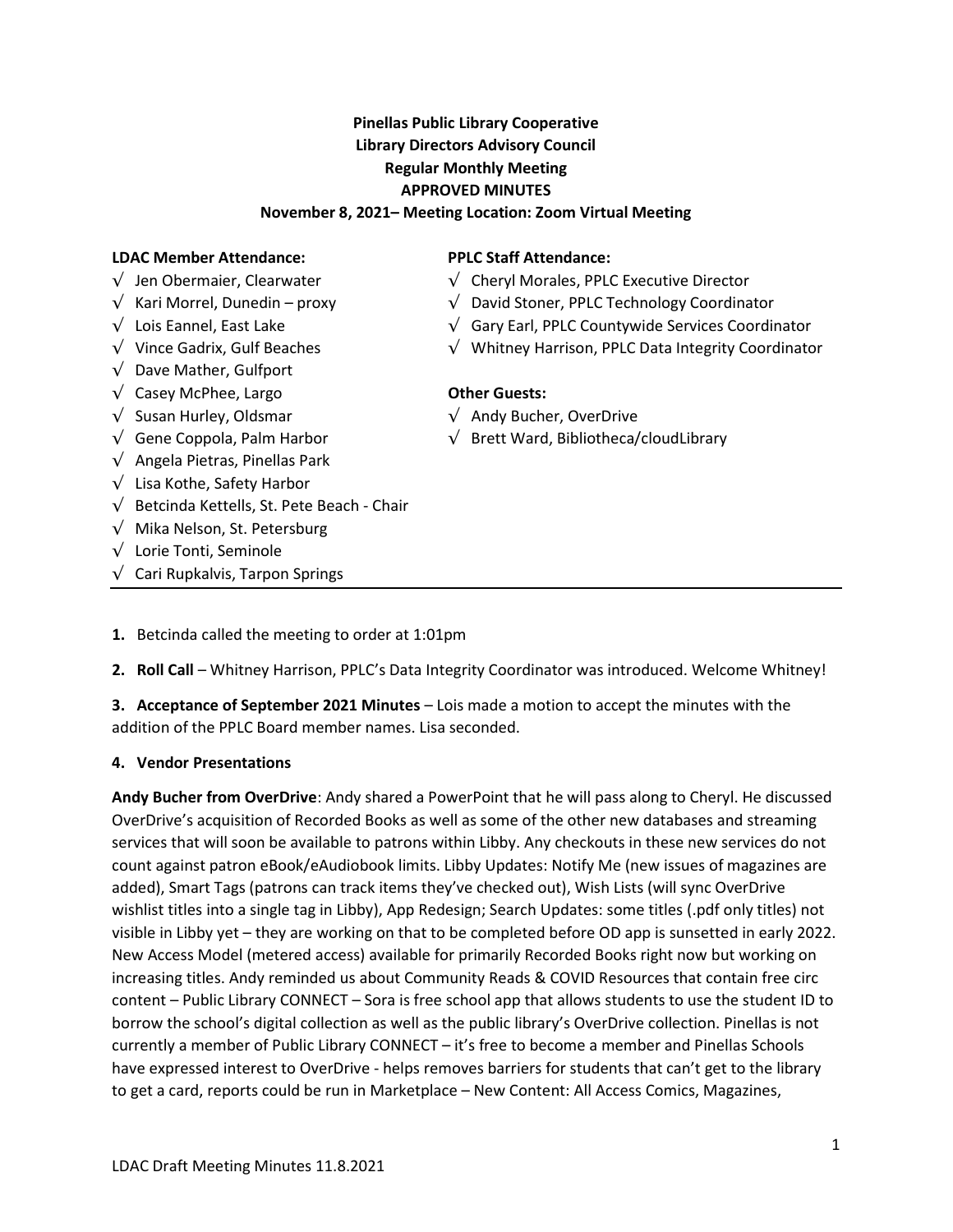Recorded Books – Big Library Read happening through Monday, Nov 15 – Marketing Materials available – Advantage accounts available, form will need to be signed – Universal Class, etc. Reach out to Andy to add any of those services at the Advantage level.

Brett Ward from Bibliotheca: cloudLibrary platform- discussed three Bibliotheca services: eContent, mobile checkout (mentioned Largo is using this) that allows patrons to check out items on their phone, and self-check kiosks. CloudLibrary (East Lake/Palm Harbor, St. Pete Beach and St. Pete Libraries currently participate) features the same content as what's available through OverDrive/Hoopla, etc. CloudLibrary apps are compatible with iOS and Android devices, as well as KindleFire – only device that is not compatible is Kindle Paperwhite. With cloudLibrary, your patrons are the only ones who can place holds on your specific titles. When your copies are not in use, other participating library systems are then be able to access them, and vice versa. There are currently 37 participating FL libraries – 245,000 sharable copies, averaging \$9.8 mill in accessible content. Lois: favorable, shorter hold times, wide variety of titles, patrons don't realize the material comes from other libraries in FL, patrons benefitting. Certain publishers do not share titles out (i.e. Hachette), so those titles would only be visible to purchasing library, otherwise any unused titles will be available to go out to other libraries. Approx. 80% of collection is available at any given time. Gene: agrees with Lois, helps to expand services to community. Original PPLC pricing is still available, so individual libraries still have benefits of consortium pricing: waived first-year platform fee, indefinitely waived cloudLinking fee, after  $1^{st}$  year is a 50% reduction that is based on population service area.

## 4. SIG Reports

E Content SIG - Cheryl said they've spent about \$70,000 already this year

YS SIG – new chair is Michelle Wannike from CLW

CAT SIG - nothing to report, next meeting is Wednesday 11.17

CIRC SIG – nothing to report

ADULT SERVICES SIG - Meeting in Oct, not much to report, mostly program sharing and Beanstack-nice to hear libraries are having in-person programs again

### 5. Old Business

Fine-Free Rollout - seems to be working pretty well, no complaints

### 6. New Business

 LDAC Liaisons for SIGs – Adult Services – Casey keeping; CAT – Susan keeping; CIRC – Lisa keeping; eContent – Jen keeping; YS SIG – Lorie, with Lois as backup – there was a reminder that Liaisons should send minutes to Cheryl so she can put them up on the web

RBdigital and Zinio items in catalog - When searching electronic journals, all magazines come up with inactive links to Zinio & RBdigital – can they be replaced with OverDrive link or get the OD mags into the catalog? Susan will work with David on it. Cheryl discussed how our magazines didn't get renewed initially, but she got it taken care of. PPLC will pay the \$15,000 platform fee and asked if the libraries would vote to split the \$15,000 content fee. Casey made a motion to accept new fees. Mika seconded.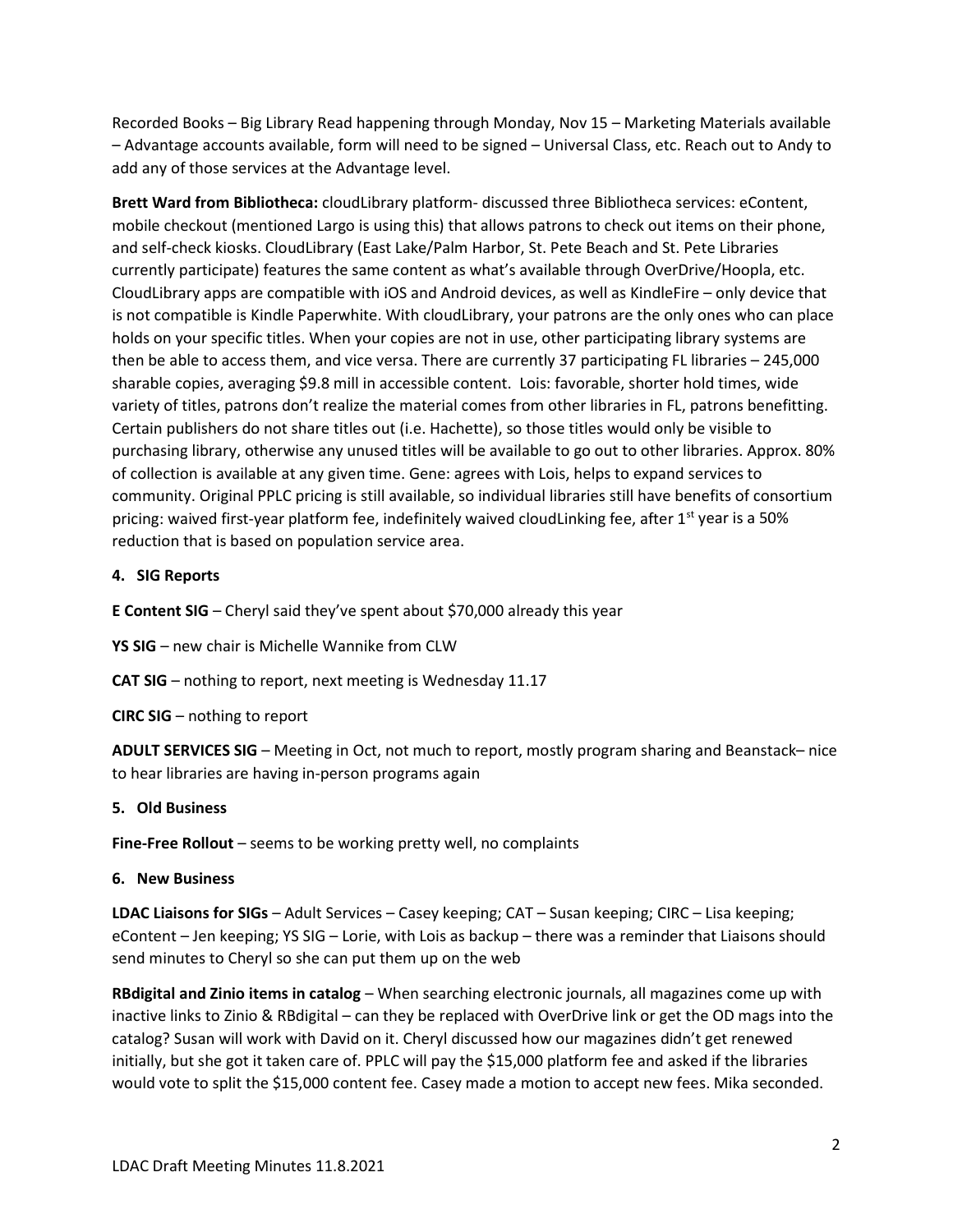Fee threshold for blocking accounts - threshold was \$10 but now it is \$5. David explained it was lowered to \$5 as part of the fine-free change over since the minimum amount charged for a lost/damaged item is \$5 for the processing fee, and many items in Sirsi do not have a fee linked to them. There is no way for David to do a group change for all of them items that have no fees. Discussion had about changing the policy so that there was an explanation in writing, for staff. Angela made a motion to add a statement of, "Accounts are locked when \$5.00 is owed" in the circ policy. Mika seconded.

Timeframe for "claims returned" to be discarded - Discussion about when claims returned items should be discarded. Patrons would still be limited to nine in a lifetime, but it would help clean up the catalog if we regularly deleted the titles. Libraries agreed to strive to delete claims returned items after 18 months.

Approval of LDAC meeting schedule 2021-2022 - Betcinda sent out proposed LDAC meeting dates of the second Monday of each month, at 1pm. The following dates were proposed:

- January 10, 2022
- February 14, 2022
- March 14, 2022
- April 11, 2022
- June 13, 2022
- August 8, 2022
- September 12, 2022

Lorie made a motion to accept the proposed meeting dates. Lois seconded.

# 7. PPLC Topics

ARPA/COHS- PPLC applied for \$222,000 in ARPA funding for 200 scholarships for Career Online High School. Seven PPLC libraries initially said they would like to participate. The State Library was awarded 500 seats, so they thought our grant would probably be denied, so we were encouraged to jump over to the State's platform. Five libraries joined with the State, but then the entire \$222,000 was awarded to PPLC. The State's seats expire before PPLC's, so we were directed to use the State's seats until they run out (there are currently 250 left) then the PPLC ARPA grant seats will be used. Every library interested in COHS should send an e-mail to Amy Johnson ASAP to let her know how many seats you would like. When the State seats run out, PPLC seats will be available across the state. They are hoping to have an additional six months to use the scholarships. Even if you had not expressed interest in participating in the past, and would like to, please reach out to Amy Johnson to let her know you would like to participate. Gary can send out promotional materials. Lisa discussed how the process has gone at Safety Harbor, stating it is very simple with very little staff time involved.

Sirsi Server migration - During the last migration, a hiccup occurred, which caused a lot of issues. David was on vacation, so he wanted to extend a thank you to Kent at CLW who jumped in and was able to get most of the issues resolved. If you're still noticing any issues, report them to David.

 Statistical Report / Preliminary Expense Report / Annual Plan of Service – Cheryl stressed that the Preliminary Expense Reports and Annual Statistical Reports are due Nov 19. The Annual Plan of Service